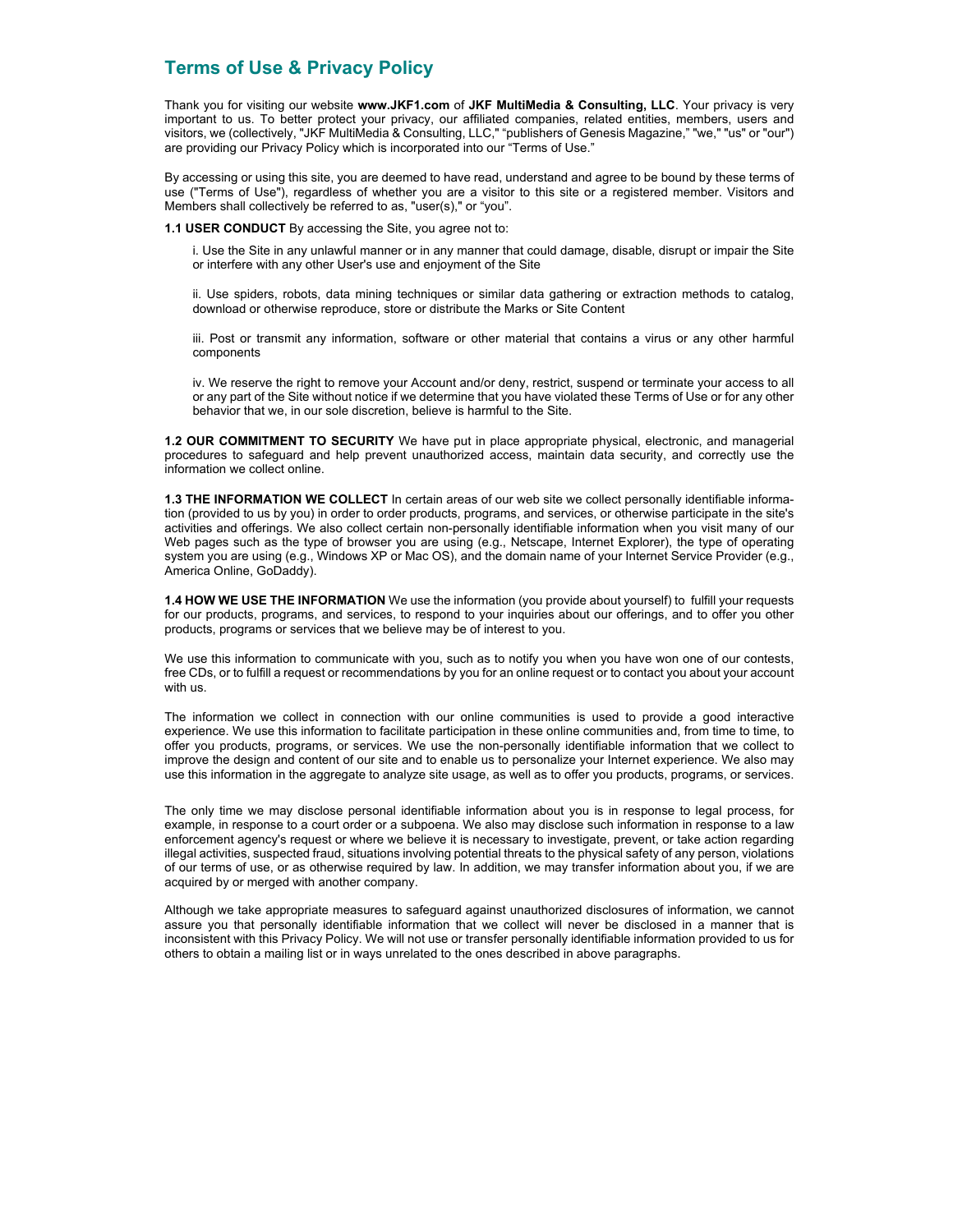**1.5LINKS TO THIRD-PARTY SITES** Our Site contain links to other sites ("Third-Party Sites") containing content, goods, services, and applications not owned by us (collectively, "Third-Party Content"). We do not control and are not responsible for the Third-Party Sites or Third-Party Content.

These Terms of Use apply to and govern our Site only. We do not endorse, take responsibility for, investigate, monitor or check for accuracy, appropriateness or completeness of any Third-Party Content. Further, you hereby release JKF MultiMedia & Consulting from any and all liability, direct or indirect, and for any loss or damage that is caused or alleged to have been caused to you in connection with your use of, or reliance on, any Third-Party Content. You should direct any concerns to that Third-Party Site's administrator or webmaster.

We do not endorse, warrant or guarantee any products or services offered on the Site. We assume no responsibility for the monitoring of or any transaction between Users and third-party providers of products or services.

We sometimes may offer content (e.g., contests, sweepstakes, or promotions) that is sponsored by or co-branded with identified third parties. By virtue of these relationships, the third parties may obtain personally identifiable information that visitors voluntarily submit to participate in the site activity. We have no control over these third parties' use of this information. The site will notify you at the time of requesting personally identifiable information if these third parties will obtain such information. Our Privacy Policy does not cover any use of information that a third party ad server may collect from you.

1.6 CREDIT CARD SAFETY Ordering online with us is a secure transaction. All online transactions in JKF MultiMedia & Consulting online stores are handled with industry-standard SSL encryption. This means that when you enter your credit card number into the order form, it is transmitted across the Internet in an encrypted (scrambled) form, and then decoded when it gets to us.

#### **1.7Information for Children and Parents**

### **KIDS AND TEENS**

Be sure to ask your parents for permission before sending us any information about yourself. *If you are under 18, you must have your parents' or guardian's permission to order any products or services from us.*

### **PARENTS**

JKF MultiMedia & Consulting Internet site is a general audience site, and JKF MultiMedia & Consulting does not knowingly collect personally identifiable information from children under the age of 13. Any information collected online byJKF MultiMedia & Consulting from children under 18 is used only for the purpose of delivering the requested product or service. Please instruct your children to ask you for permission before providing any information about themselves to JKF MultiMedia & Consulting and visit the Federal Trade Commission website for more information about safe Web surfing.

**1.8Endorsement Disclaimer - Links to Other SitesOur web site has links to many other federal agencies and to private organizations. You are subject to that site's privacy policy when you leave our site. We are not responsible for Section 508 compliance (accessibility) on other federal or private Web sites.**

Reference in this web site to any specific commercial products, process, service, manufacturer, or company does not constitute its endorsement or recommendation by the U.S. Government, JKF MultiMedia & Consulting, advertisers, or affiliated companies.

1.9 PERSONAL ADVICE Opinions expressed in its content do not necessarily reflect the opinion of U.S. Government, JKF MultiMedia & Consulting, advertisers, or affiliated companies. The information contained in or made available through the Site (including, but not limited to, information contained in text files) cannot replace or substitute for the services of additionally trained professionals in any field, including, but not limited to, financial, medical or legal matters. Please seek the advice of professionals, as appropriate, regarding the evaluation of any specific information found on the Site. Your access and use of the Site does not in any way create a physician/ patient, confidential or privileged relationship, or any other relationship that would give rise to any duties on JKF MultiMedia & Consulting part or the part of its contributors. We do not recommend or endorse any specific tests, physicians, procedures, opinions, or other information that may appear on the Site. Your use of or reliance on any information provided on the Site is solely at your own risk. We, and our licensors or suppliers, make no representations or warranties concerning any treatment, action or application of medication or preparation by any person following the information offered or provided within or through the Site. Neither we, nor our partners or any of their affiliates, will be liable for any direct, indirect, consequential, special, exemplary or other damages that may result, including but not limited to, economic loss, injury, illness or death.